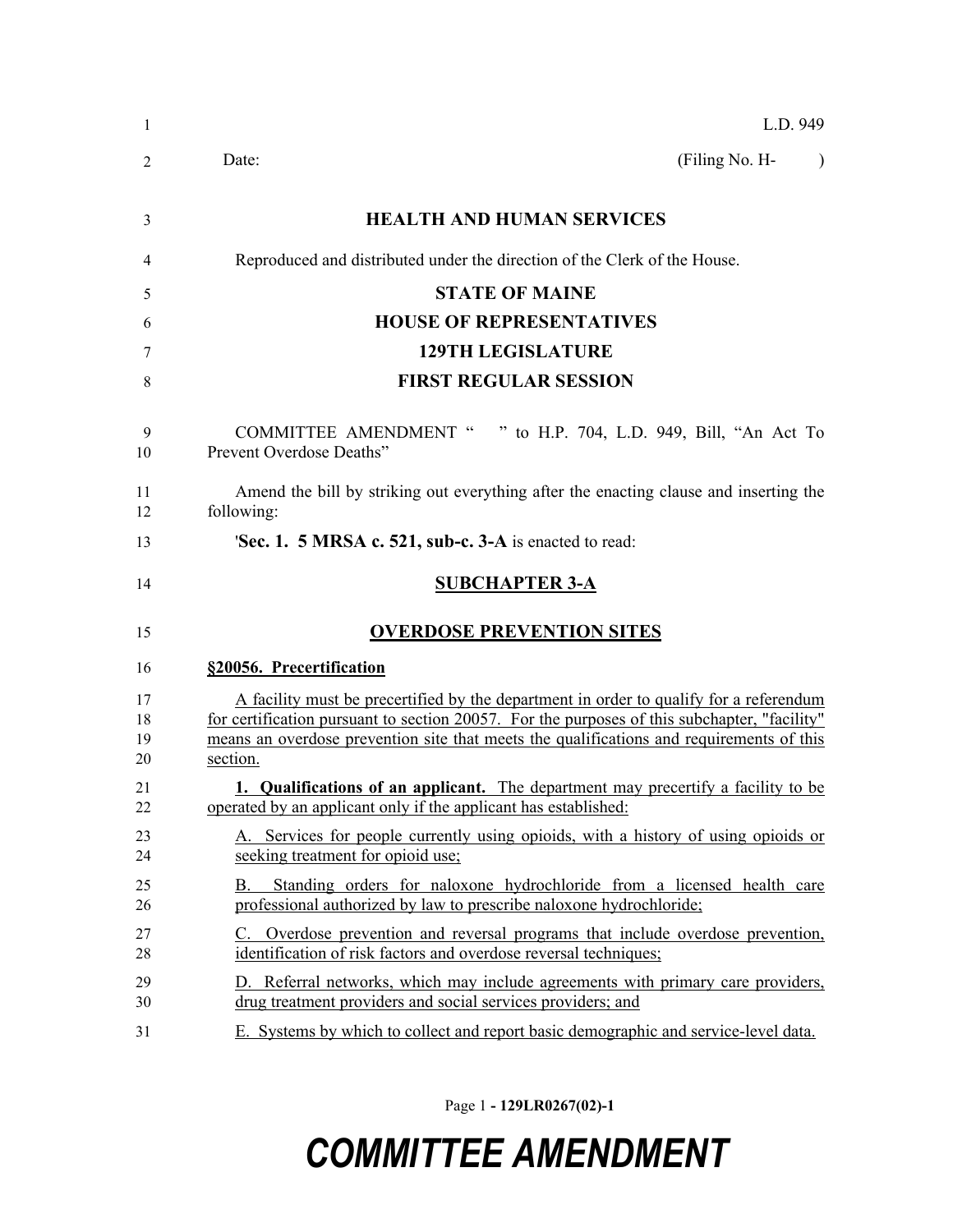| 1      | 2. Facility requirements. The department may precertify a facility to be operated                             |
|--------|---------------------------------------------------------------------------------------------------------------|
| 2      | by an applicant only if the applicant demonstrates that the facility is able to provide:                      |
| 3<br>4 | A location supervised by trained staff where a client may self-administer<br>А.<br>previously obtained drugs; |
| 5      | B. Sterile drug use supplies, collect used hypodermic needles and syringes and                                |
| 6      | provide secure hypodermic needle and syringe disposal services;                                               |
| 7      | C. Overdose prevention education;                                                                             |
| 8      | D. Distribution or administration of naloxone hydrochloride;                                                  |
| 9      | E. Education to clients on the risks of contracting human immunodeficiency virus,                             |
| 10     | viral hepatitis and sexually transmitted infections;                                                          |
| 11     | F. Information about safer drug use practices;                                                                |
| 12     | G. Monitoring of clients for potential overdose;                                                              |
| 13     | H. Referrals to services, including substance use disorder counseling and treatment,                          |
| 14     | reproductive health education and services and wound care;                                                    |
| 15     | I. Reasonable and adequate security of the facility, equipment, staff and clients; and                        |
| 16     | J. The reports required under section 20059.                                                                  |
| 17     | <b>3. Process.</b> This subsection governs the process for precertification of a facility by                  |
| 18     | the department.                                                                                               |
| 19     | A. An applicant that meets the qualifications of subsection 1 may apply to the                                |
| 20     | department for precertification as a facility that meets or will meet the requirements                        |
| 21     | of this subchapter.                                                                                           |
| 22     | B. Upon receipt of an application under paragraph A, the department shall determine                           |
| 23     | whether the applicant and the proposed facility meet the qualifications and                                   |
| 24     | requirements of subsections 1 and 2. The department shall notify the applicant of the                         |
| 25     | department's determination within 45 days of receipt of the application. If the                               |
| 26     | department denies the application, the department shall include with the denial a                             |
| 27     | written explanation of the department's determination, including an explanation of                            |
| 28     | any defects in the application that prevented precertification of the proposed facility.                      |
| 29     | A denied applicant may reapply for precertification at any time after denial. If the                          |
| 30     | department determines that the applicant and the proposed facility meet the                                   |
| 31     | qualifications and requirements of subsections 1 and 2, the department shall                                  |
| 32     | precertify the facility.                                                                                      |
| 33     | §20057. Municipal approval                                                                                    |
| 34     | A facility that is precertified by the department under section 20056 may be certified                        |
| 35     | by the department only if the facility is approved by referendum vote in accordance with                      |
| 36     | this section.                                                                                                 |
| 37     | 1. Consent or petition. The submission of a question of whether to approve a                                  |
| 38     | precertified facility to the legal voters of a municipality is governed by this subsection.                   |

Page 2 **- 129LR0267(02)-1**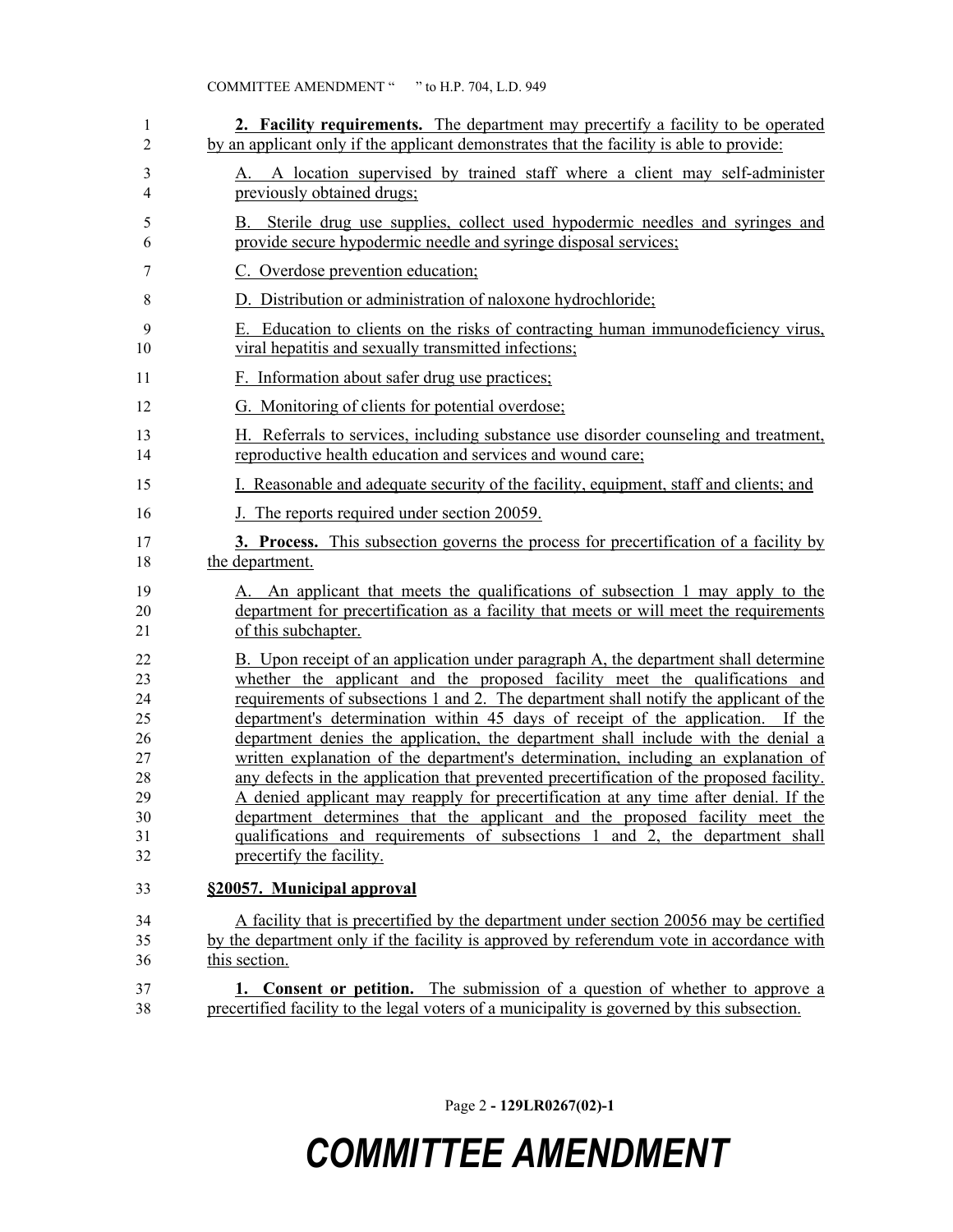| $\mathbf{1}$<br>$\overline{c}$<br>3 | A. The municipal officers of the municipality in which a precertified facility is<br>proposed to be located may submit the question of whether to approve the facility to<br>the legal voters of the municipality. |
|-------------------------------------|--------------------------------------------------------------------------------------------------------------------------------------------------------------------------------------------------------------------|
| $\overline{4}$                      | The municipal officers must submit the question of whether to approve a<br>В.                                                                                                                                      |
| 5                                   | precertified facility to the legal voters of the municipality upon receiving a written                                                                                                                             |
| 6                                   | petition, signed by at least 5% of the registered voters in the municipality or signed                                                                                                                             |
| 7<br>8                              | by at least 500 registered voters in the municipality, whichever is less, requesting that<br>the question be submitted to the legal voters of the municipality.                                                    |
| 9                                   | 2. Referendum. The petition process and voting must be held and conducted in                                                                                                                                       |
| 10                                  | accordance with Title 30-A, sections 2528, 2529 and 2532 even if the municipality has                                                                                                                              |
| 11                                  | not accepted the provisions of Title 30-A, section 2528. The voting at elections must be                                                                                                                           |
| 12<br>13                            | held and conducted in accordance with Title 21-A. The municipal clerk shall prepare the<br>required ballots, which must contain a question in substantially the following form:                                    |
| 14                                  | "Do you favor the establishment of an overdose prevention site for the purposes of                                                                                                                                 |
| 15                                  | preventing overdoses of persons who use opioids and encouraging safer drug use                                                                                                                                     |
| 16                                  | practices in [this municipality]?"                                                                                                                                                                                 |
| 17                                  | The voters shall indicate by a cross or check mark placed against the word "Yes" or "No"                                                                                                                           |
| 18                                  | their opinion of the same. The municipal clerk shall certify the results and send the results                                                                                                                      |
| 19                                  | to the Secretary of State. The Secretary of State shall forward the results to the                                                                                                                                 |
| 20                                  | department.                                                                                                                                                                                                        |
| 21                                  | A facility is approved under this section if it is accepted by a majority of the legal voters                                                                                                                      |
| 22                                  | voting at the election and the total number of votes cast in that municipality equals or                                                                                                                           |
| 23<br>24                            | exceeds 20% of the total number of votes cast in that municipality in the most recent<br>gubernatorial election.                                                                                                   |
|                                     |                                                                                                                                                                                                                    |
| 25                                  | 3. Certification. If fewer than 2 facilities have been certified in the State under this                                                                                                                           |
| 26<br>27                            | subchapter, the department shall certify a facility approved pursuant to subsection 2. If 2<br>or more facilities have been certified in the State under this subchapter, the department                           |
| 28                                  | may certify a facility approved pursuant to subsection 2.                                                                                                                                                          |
| 29                                  | §20058. Facility funding                                                                                                                                                                                           |
|                                     |                                                                                                                                                                                                                    |
| 30                                  | A facility may accept a donation, grant or other financial assistance and may apply                                                                                                                                |
| 31<br>32                            | for a grant from the department or any nonprofit or private organization. A facility may<br>not be denied financial assistance solely because it operates as a facility.                                           |
|                                     |                                                                                                                                                                                                                    |
| 33                                  | §20059. Reports                                                                                                                                                                                                    |
| 34                                  | <b>1. Reports by a facility.</b> A facility certified under section 20057 shall collect and                                                                                                                        |
| 35                                  | report to the department aggregate demographic information about persons who use the                                                                                                                               |
| 36<br>37                            | facility as well as information about the services provided and other information required<br>by the department under this section. A facility certified under section 20057 shall                                 |
| 38                                  | provide a report under this section to the department on or before November 15th of each                                                                                                                           |
| 39                                  | year for the prior 12-month period ending on October 31st. The department shall define                                                                                                                             |
| 40                                  | by rule the demographic data and other information to be collected and reported by a                                                                                                                               |
| 41                                  | facility under this section.                                                                                                                                                                                       |

Page 3 **- 129LR0267(02)-1**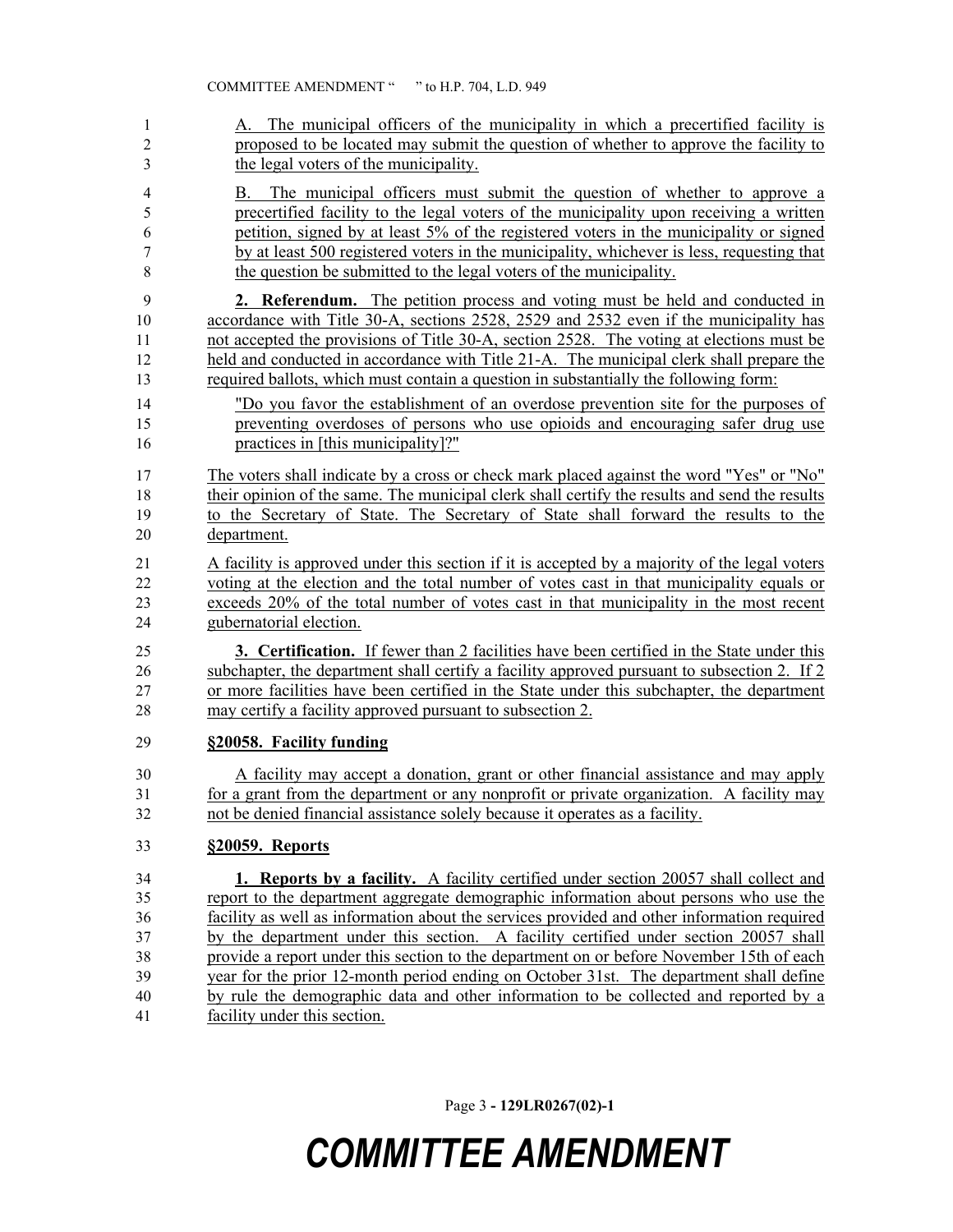| 1                       | 2. Reports by the department. The department shall evaluate the effectiveness of             |
|-------------------------|----------------------------------------------------------------------------------------------|
| $\overline{\mathbf{c}}$ | all facilities certified under section 20057 to determine whether to continue operation of   |
| 3                       | the facilities and whether additional facilities should be certified. Beginning January 31,  |
| 4                       | 2021, the department shall submit a report of the evaluation accompanied by individual       |
| 5                       | facility reports to the joint standing committee of the Legislature having jurisdiction over |
| 6                       | health and human services matters on or before January 31st of each year.                    |
| 7                       | §20060. Exemption from criminal liability                                                    |
| 8                       | <b>1. Definitions.</b> For the purposes of this section, unless the context otherwise        |
| 9                       | indicates, the following terms have the following meanings.                                  |
| 10                      | A. "Applicable law" includes:                                                                |
| 11                      | $(1)$ Title 17-A, section 1106;                                                              |
| 12                      | (2) Title 17-A, section 1107-A;                                                              |
| 13                      | (3) Title 17-A, section 1110;                                                                |
| 14                      | $(4)$ Title 17-A, section 1111;                                                              |
| 15                      | $(5)$ Title 17-A, section 1111-A; and                                                        |
| 16                      | (6) A condition of probation imposed under Title 17-A, chapter 67, subchapter 1              |
| 17                      | related to the use or possession of drugs or drug paraphernalia as defined in Title          |
| 18                      | 17-A, section 1111-A.                                                                        |
| 19                      | B. "Authorized activities of a facility" means the activities described in section           |
| 20                      | 20056, subsection 2 of a certified facility.                                                 |
| 21                      | C. "Certified facility" means a facility certified under section 20057, subsection 3.        |
| 22                      | <b>2. Exemption from criminal liability.</b> Notwithstanding any provision of law to the     |
| 23                      | contrary:                                                                                    |
| 24                      | A. A person or entity, including but not limited to, property owners, managers,              |
| 25                      | contractors, employees, volunteers and clients or participants of a certified facility       |
| 26                      | may not be arrested, charged or prosecuted for a violation of applicable law,                |
| 27                      | including for attempting to commit, aiding or abetting the commission of or                  |
| 28                      | conspiring to commit a violation of applicable law, or be subject to any civil or            |
| 29                      | administrative penalty or liability, including but not limited to, disciplinary action by    |
| 30                      | a professional licensing board, credentialing restrictions, contractual liability and        |
| 31                      | medical staff or other employment action, or be denied any right or privilege solely         |
| 32                      | for actions or conduct related to authorized activities of a facility;                       |
| 33                      | B. The provisions of Title 15, chapter 517 do not apply to a certified facility, and real    |
| 34                      | or personal property may not be seized by a law enforcement officer, in connection           |
| 35                      | with authorized activities of a facility.                                                    |
| 36                      | C. Using the services of a certified facility is not grounds for probable cause to stop      |
| 37                      | or search a participant or client of the certified facility.                                 |

Page 4 **- 129LR0267(02)-1**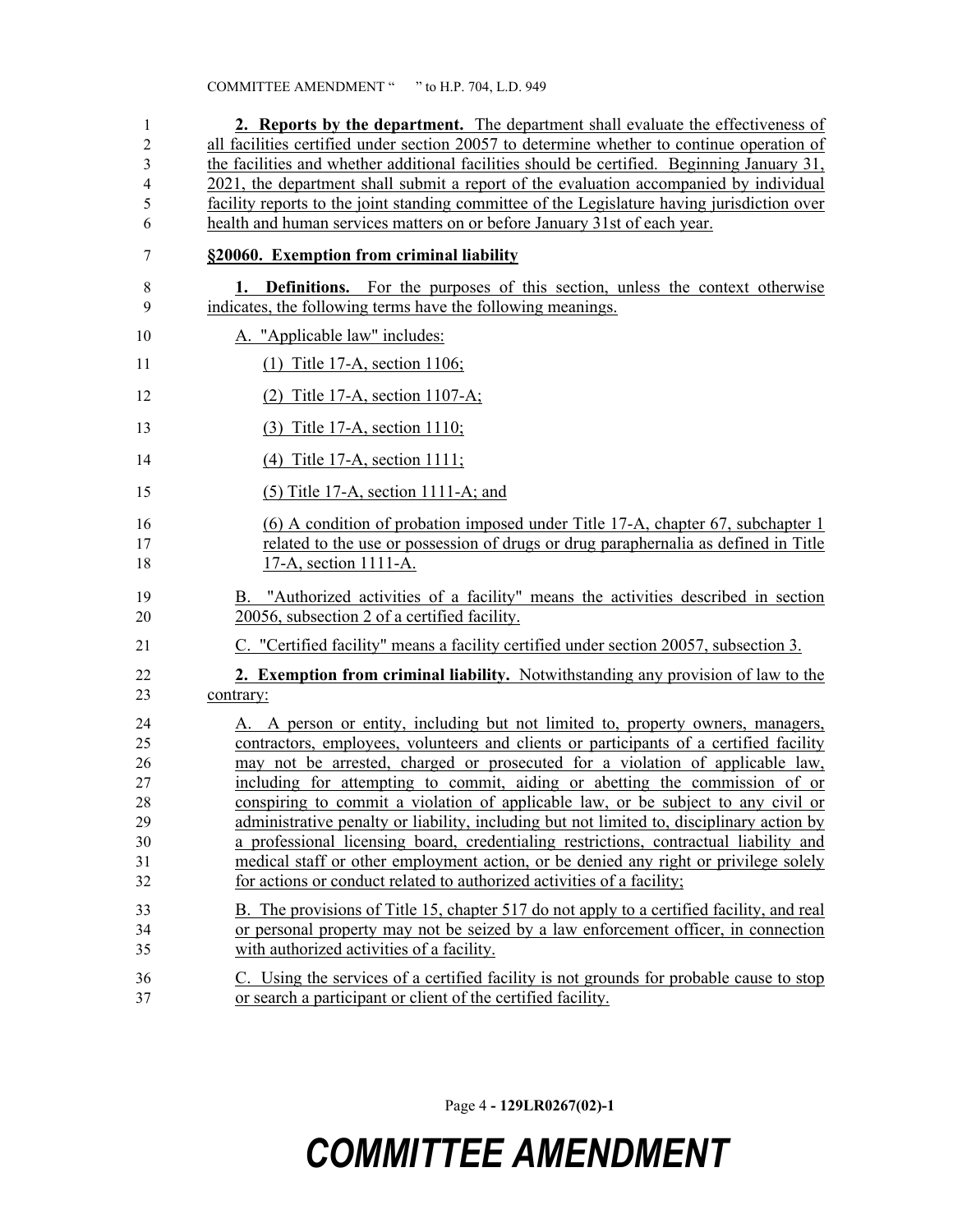#### **§20060-A. Rules**

 The department shall adopt major substantive rules as defined by chapter 375, subchapter 2-A to carry out the provisions of this subchapter.

### **§20060-B. Protection from federal interference**

- In the event the Federal Government attempts to stop the operation of a certified facility, the State shall defend any civil or criminal action against the named defendants or provide adequate funds for a private legal defense.
- **Sec. 2. Rulemaking.** The Department of Health and Human Services shall provisionally adopt rules to implement the Maine Revised Statutes, Title 5, chapter 521, subchapter 3-A no later than January 12, 2020.
- **Sec. 3. Appropriations and allocations.** The following appropriations and allocations are made.

#### **HEALTH AND HUMAN SERVICES, DEPARTMENT OF**

#### **Division of Licensing and Certification Z036**

 Initiative: Provides funding for a contract with a 3rd party to conduct a program evaluation.

| 17 | <b>GENERAL FUND</b>       | 2019-20   | 2020-21   |
|----|---------------------------|-----------|-----------|
| 18 | All Other                 | \$150,000 | \$150,000 |
| 19 |                           |           |           |
| 20 | <b>GENERAL FUND TOTAL</b> | \$150,000 | \$150,000 |

#### **Division of Licensing and Certification Z036**

 Initiative: Provides funding for one Social Services Program Specialist II position and one Office Associate II position to manage the overdose prevention sites program within the Division of Licensing and Regulatory Services.

| 25 | <b>GENERAL FUND</b>               | 2019-20   | 2020-21   |
|----|-----------------------------------|-----------|-----------|
| 26 | POSITIONS - LEGISLATIVE COUNT     | 2.000     | 2.000     |
| 27 | <b>Personal Services</b>          | \$153,607 | \$159,172 |
| 28 | All Other                         | \$12,795  | \$12,795  |
| 29 |                                   |           |           |
| 30 | <b>GENERAL FUND TOTAL</b>         | \$166,402 | \$171,967 |
| 31 | <b>HEALTH AND HUMAN SERVICES,</b> |           |           |

- **DEPARTMENT OF DEPARTMENT TOTALS 2019-20 2020-21**
- 

Page 5 **- 129LR0267(02)-1**